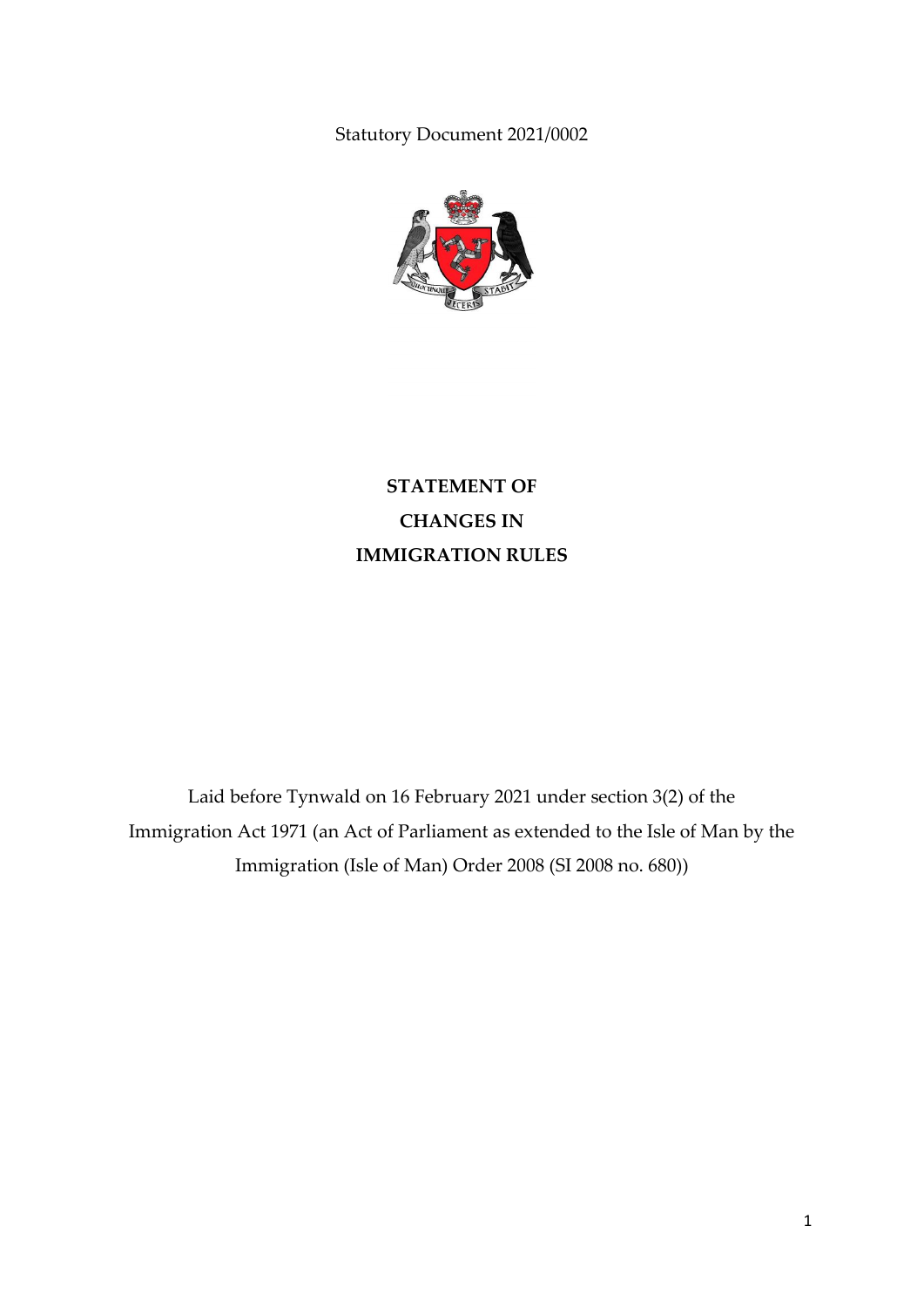The Minister for the Cabinet Office has made the following changes to the Immigration Rules laid down as to the practice to be followed in the administration of the Immigration Act 1971<sup>1</sup> (of Parliament) as it has effect in the Isle of Man<sup>2</sup> for regulating entry into and the stay of persons in the Isle of Man and contained in the Statement laid before Tynwald on 17 May 2005<sup>3</sup> .

## **Commencement**

The changes at paragraph 1.1 come into operation at 00:01 on 23 December 2020. All other changes come into operation on 02 March 2021.

# **Changes to the Introduction**

Int.1 In paragraph 6, after the definition of "Business person", insert—

""**Cabotage operations**" in Appendix Visitor: Permitted Activities means—

- (a) in relation to goods, national carriage for hire or reward carried out on a temporary basis in the Isle of Man; or
- (b) in relation to passengers either—
	- (i) road passenger services for hire and reward carried out on a temporary basis by a carrier in the Isle of Man; or
	- (ii) the picking up and setting down of passengers within the Isle of Man, in the course of a regular international service, provided that it is not the principal purpose of the service.".
- Int.2 In paragraph 6, after the definition of "Intention to live permanently with the other", insert—

""**International Operator Licence**" in Appendix Visitor: Permitted Activities means—

(a) a licence issued by the competent authority of a country other than the United Kingdom or the Isle of Man authorising an operator to undertake international carriage of goods or passengers by road in accordance with an international agreement to which the United Kingdom is a party; or

**.** 

<sup>1</sup> 1971 c. 77

<sup>2</sup> See the Immigration (Isle of Man) Order (S.I. 2008 No 680)

<sup>3</sup> S.D. 62/05 amended by S.D.692/05, S.D. 442/06, S.D. 547/06, S.D. 781/06, S.D. 871/06, S.D. 124/07, S.D. 303/07, S.D. 534/07, S.D. 02/08, S.D. 500/08, GC 32/09, GC 35/09, GC 14/10, GC 26/10, GC 02/11, SD 518/11, SD 40/12, SD 0288/12, SD 0625/12, SD 0657/12, SD250/13, SD 302/13, SD 345/13 ,SD 2014/0004, SD 2014/0082, SD 2014/241, SD2014/314 , SD2014/324, SD2015/0265, SD2015/0386, SD2016/0092, SD2016/0175, SD5016/0211, SD2017/0066, SD2017/0183, SD2017/0314, SD2018/0084, SD2018/0134, SD2018/0328, SD2019/0119, SD2019/0143, SD2019/0330, SD2019/0380, SD2020/0011, SD2020/0070, SD2020/0088, SD2020/0140, SD2020/0316, SD2020/0344 SD2020/0467 and SD2020/0497.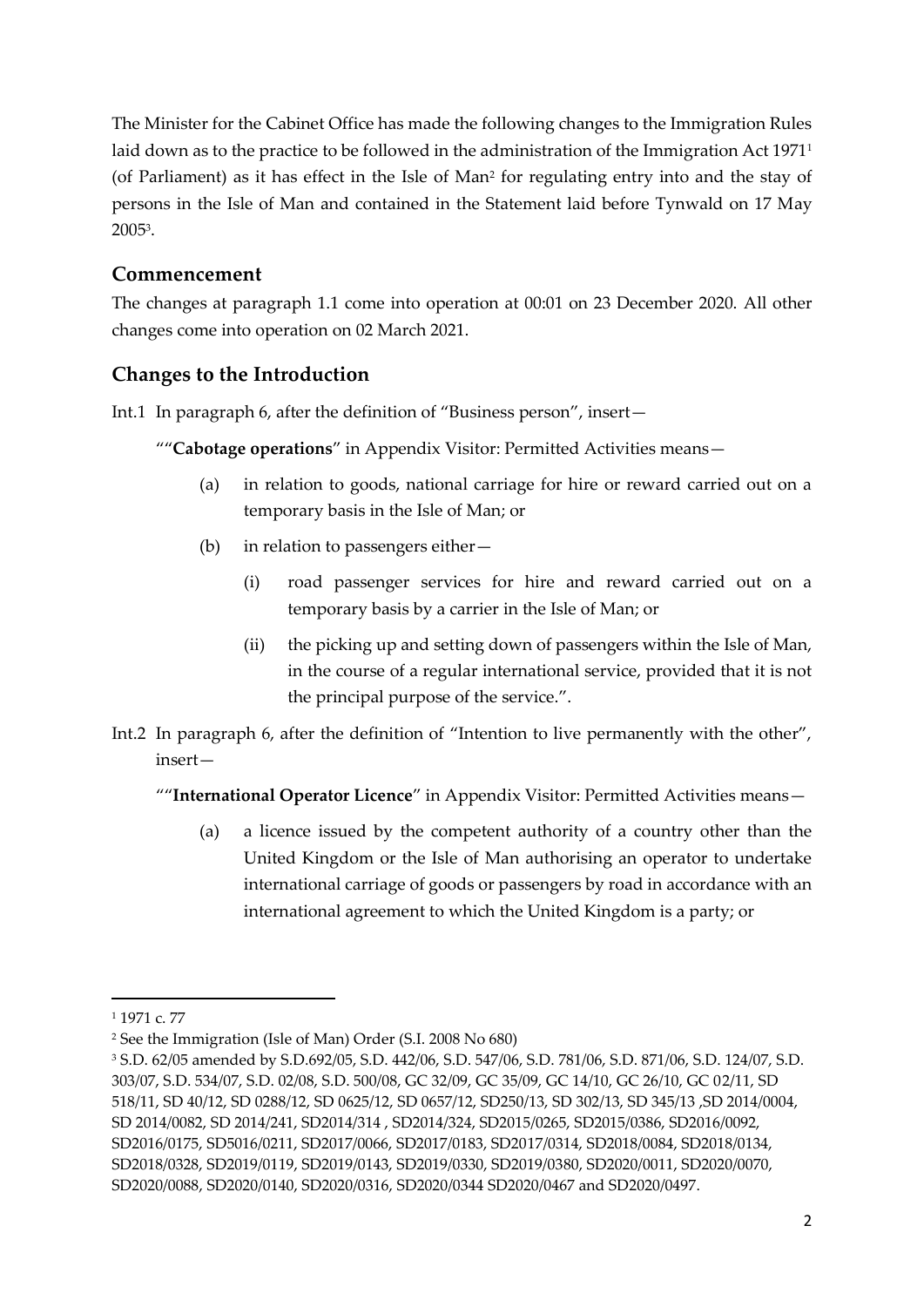(b) a community licence issued by a Member State of the Union in accordance with Regulation (EC) No 1072/2009 or Regulation (EC) No 1073/2009.".

Int.3 In paragraph 6, after the definition of "overcrowded", insert—

""**Own Account**" in Appendix Visitor: Permitted Activities means the transport of goods by a business where the following conditions are fulfilled—

- (a) the goods carried are the property of the business or have been sold, bought, let out on hire or hired, produced, extracted, processed or repaired by the business;
- (b) the purpose of the journey is to carry the goods to or from the premises of the business or to move them, either inside or outside the business for its own requirements;
- (c) the vehicles used for such transport are driven by personnel employed by, or put at the disposal of, the business under a contractual obligation;
- (d) the vehicles carrying the goods are owned by the business, have been bought by it on deferred terms or have been hired; and
- (e) such transport is no more than ancillary to the overall activities of the business.".

#### **Changes to Part 1**

- 1.1 In paragraph A7, for sub-paragraph  $(c)(ii)$ , substitute
	- "(ii) while the Public Health Protection (Coronavirus) Regulations 2020 are in operation; and".

#### **Changes to Appendix V: Visitor**

- V.1 In paragraph V 4.6. after paragraph (a), insert  $-$ 
	- "(aa) international drivers undertaking activities permitted under PA 9.2.;".

#### **Changes to Appendix Visitor: Permitted Activities**

- PA.1 For paragraph PA 9. substitute -
	- "PA 9.1. Individuals employed outside the Isle of Man may visit the Isle of Man to take part in the following activities in relation to their employment overseas—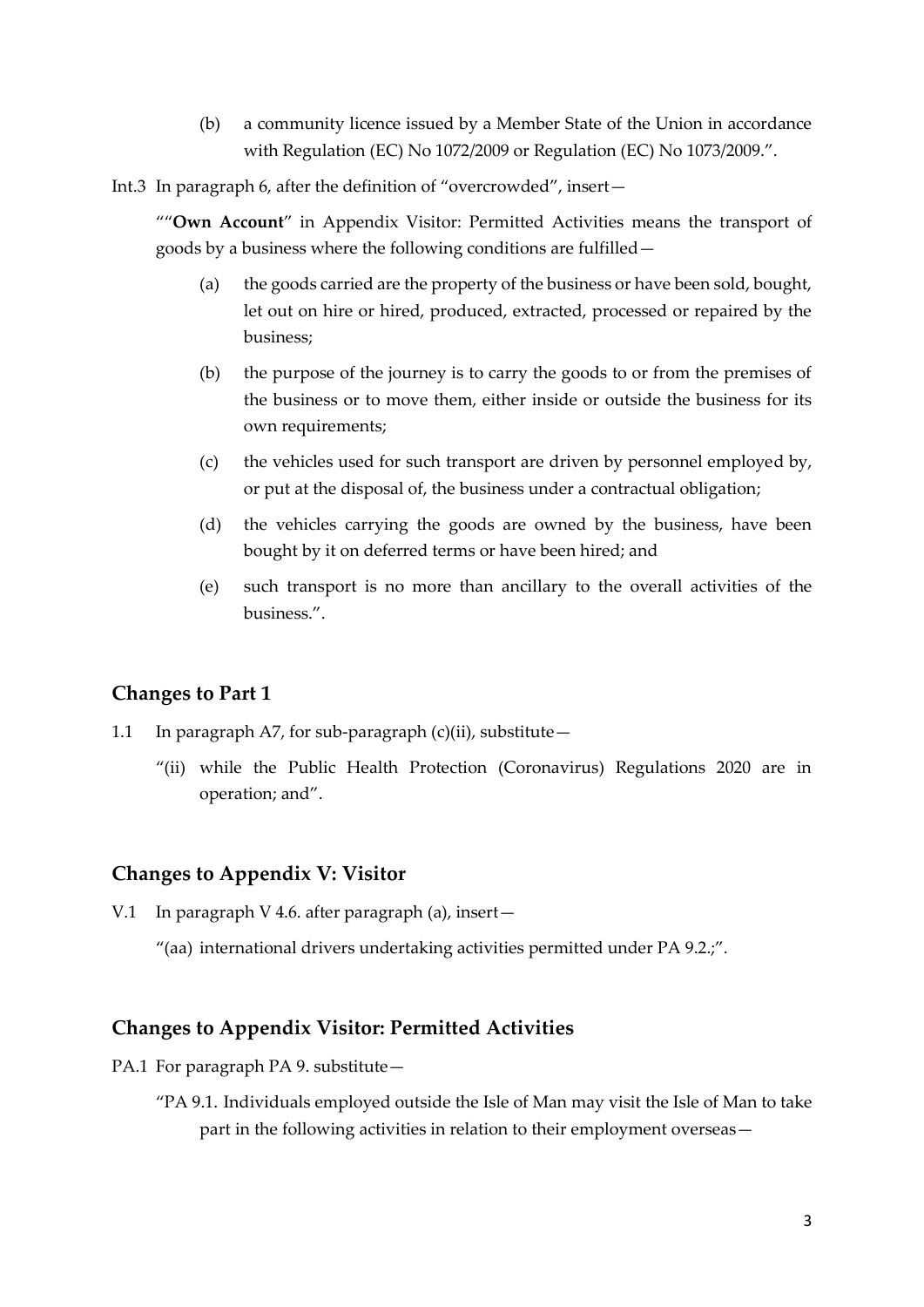- (a) a translator or interpreter may support a business person in the Isle of Man, provided they will attend the same event as the business person and are employed by that business person outside of the Isle of Man;
- (b) personal assistants and bodyguards may support an overseas business person in carrying out permitted activities, provided they will attend the same event as the business person and are employed by them outside the Isle of Man. They must not be providing personal care or domestic work for the business person;
- (c) a tour group courier, contracted to a company with its headquarters outside the Isle of Man, who is entering and departing the Isle of Man with a tour group organised by their company;
- (d) a journalist, correspondent, producer or cameraman gathering information for an overseas publication, programme or film;
- (e) archaeologists taking part in a one-off archaeological excavation; or
- (f) a professor from an overseas academic institution accompanying students to the Isle of Man as part of a study abroad programme, may provide a small amount of teaching to the students at the host organisation (however this must not amount to filling a permanent teaching role for that institution).
- PA 9.2. Drivers on a genuine international route between the Isle of Man and a country outside the Isle of Man may—
	- (a) deliver or collect goods or passengers from a country outside the Isle of Man to the Isle of Man; and
	- (b) undertake cabotage operations.

Drivers must be employed or contracted to an operator registered in a country outside the Isle of Man or be a self-employed operator and driver based outside the Isle of Man. The operator must hold an International Operators Licence or be operating on an Own Account basis.".

#### **Changes to Appendix W**

- W.1 In the list of definitions before Part 1, in the definition of "Eligible Employment", for "Tables 1 to 7 of Part 7", substitute "the Tables in Part 7".
- W.2 In the list of definitions before Part 1, for the definition of "Key Employment", substitute—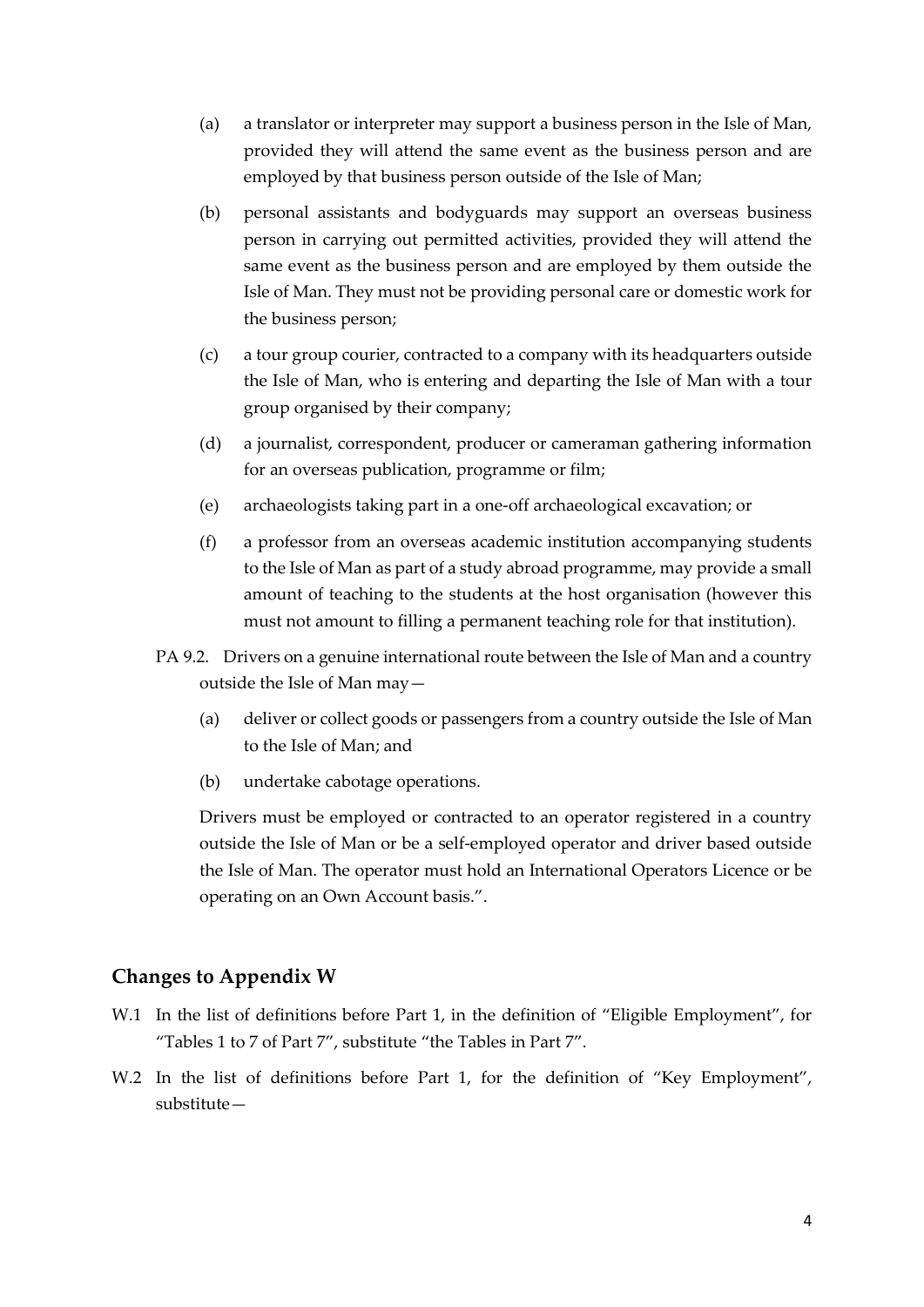"A "**Key Employment**" means an employment identified as such in the Tables in Part 7 or in a letter issued by the Department for Enterprise in accordance with Part 6, paragraph 6.2(10).".

- W.3 In the list of definitions before Part 1, in the definition of "Sector", for "Tables 1 to 7", substitute "the Tables".
- W4. In Part 2, in paragraph 2.2(j), omit "The applicant must not be employed by an independent third party which is not the Employer".
- W5. In Part 2, in paragraph 2.2(u)(iii), for "the rule against self employment by Worker Migrants or Worker (Intra Company Transfer) Migrants" substitute "paragraph 2.2(j)".
- W.6 In Part 2, for paragraph  $2.3(10)(c)$  and (d), substitute
	- $'(c)$  where (b) applies, the applicant must provide an original degree certificate, academic transcript or an academic reference on headed paper of the institution, which clearly shows—
		- (i) the applicant's name;
		- (ii) the course title/award;
		- (iii) the course duration (except in the case of a degree certificate); and
		- (iv) unless the course is a PhD course, the date of course completion and pass (or the date of award in the case of a degree certificate).".
- W.7 In Part 2, in paragraph 2.3(23), omit "The applicant must not be employed by an independent third party which is not the employer".
- W.8 In Part 2, in paragraph 2.3(25)—
	- (a) renumber the second paragraph " $(iii)$ ", " $(iiii)$ "; and
	- (b) in the renumbered paragraph (iii), for "the rule against self employment by Worker Migrants or Worker (Intra Company Transfer) Migrants", substitute "paragraph 2.3(23)".
- W.9 In Part 3, in paragraph 3.2(14), omit "The applicant must not be employed by an independent third party which is not the employer".
- W.10 In Part 3, in paragraph 3.2(15)(iii), for "the rule against self employment by Worker Migrants or Worker (Intra Company Transfer) Migrants", substitute "paragraph  $3.2(14)''$ .
- W.11 In Part 3, in paragraph 3.3(13), omit "The applicant must not be employed by an independent third party which is not the Employer".
- W.12 In Part 3, in paragraph 3.3(14)(iii), for "the rule against self employment by Worker Migrants or Worker (Intra Company Transfer) Migrants", substitute "paragraph  $3.3(13)''$ .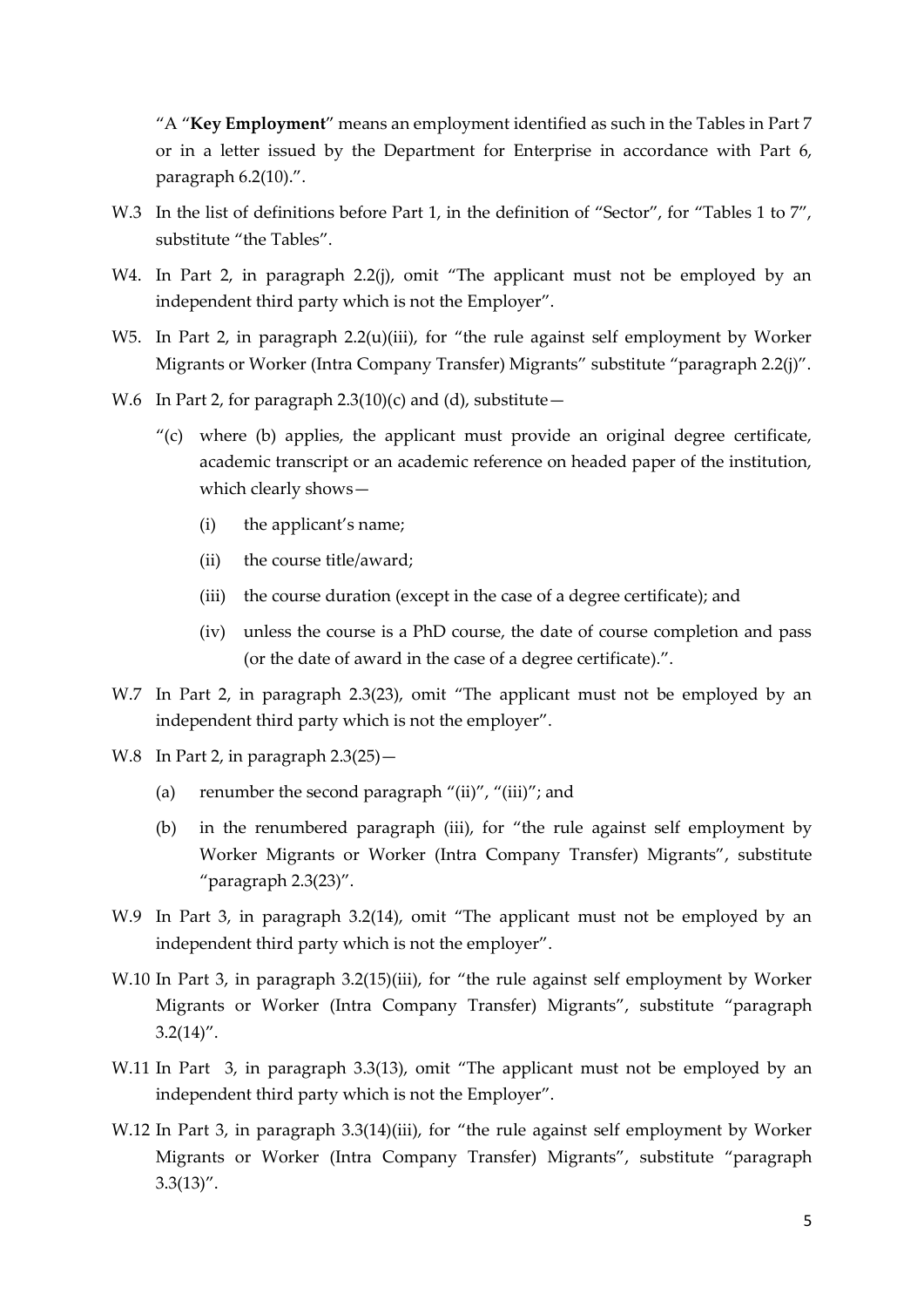W.13 In Part 6, omit paragraph 6.1(5).

- W.14 In Part 6, in paragraph 6.1(6), for "in any of paragraphs (4) and (5)", substitute "in paragraph (4)".
- W.15 In Part 6, in paragraph 6.2(1)(b)(i), after "Isle of Man legal entity", insert "or is registered as a foreign company under the Foreign Companies Act 20144".
- W.16 In Part 6, in paragraph 6.2(1)(b)(iv), omit the words "or partnership".
- W.17 In Part 6, omit paragraph 6.2(6).
- W.18 In Part 6, after paragraph 6.2(9), insert—
	- "(10) If there is no suitable Standard Occupational Classification (SOC) code set out in the Tables in Part 7 (Sectors and Eligible Employments) for the employment, a letter from the Department for Enterprise which endorses the employment may be provided in lieu of a Standard Occupational Classification (SOC) code. The letter from the Department for Enterprise must—
		- (a) be an original letter on Department for Enterprise headed paper;
		- (b) state the date that the letter was issued;
		- (c) state the job title;
		- (d) state the job role;
		- (e) state the minimum salary that must be paid for the role; and
		- (f) state whether or not the employment is to be considered a Key Employment.

Where this paragraph applies, the requirement in paragraph  $6.2(7)(a)(iv)$  does not need to be met.".

- W.19 In Part 7, in the second paragraph after the "Occupational Codes" header, omit "The example tasks and related job titles listed in Tables 1 to 4 are taken from guidance published by the Office for National Statistics. Further guidance on jobs in Tables 5 to 6 is available from the guidance published on the Office for National Statistics website.".
- W.20 In Part 7, in paragraph (2) after the "Appropriate Salary Rates" header, omit "in Tables 1 to  $3''$ .

#### **MADE 12 JANUARY 2021**

## **HOWARD QUAYLE**

*Minister for the Cabinet Office*

<sup>4</sup> AT 3 of 2014.

 $\overline{a}$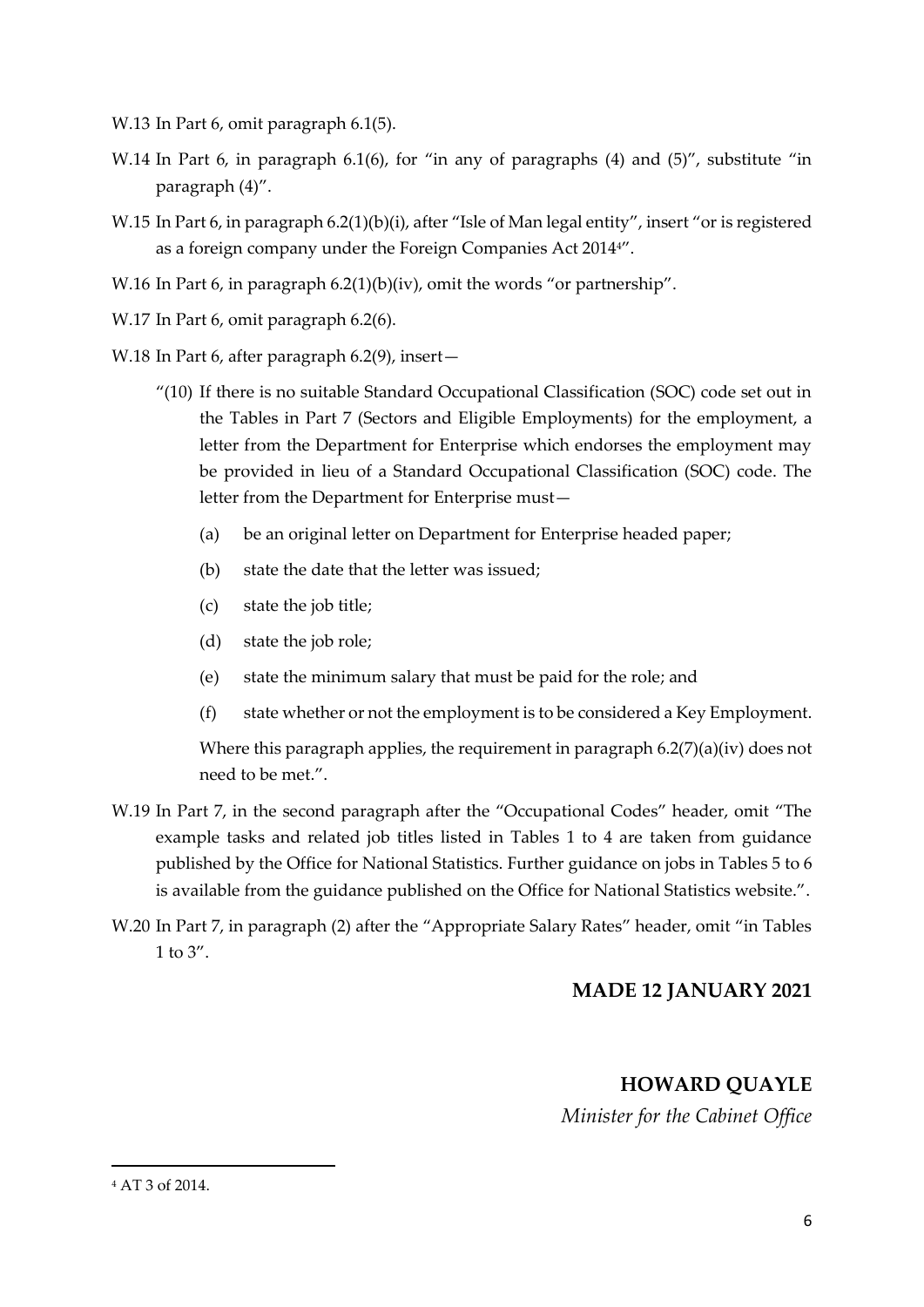### **Explanatory Note**

### **to the Statement of Changes In Immigration Rules SD 2021/0002**

*(This note is not part of the Statement of Changes in Immigration Rules)*

This Statement of Changes in Immigration Rules makes the following changes.

- 1. Changes to the Visitor rules
- 1.1 The following amendments have been made to Appendix V: Visitor and Appendix Visitor: Permitted Activities (Visitor rules).
- 1.2 Changes are being made to the Introduction to insert additional definitions which help clarify the new road transport provisions. Changes are also being made to Appendix V: Visitor to enable payment from an Isle of Man source for road transport operators.
- 1.3 Appendix Visitor: Permitted Activities is being amended to allow visitors who are international drivers to perform cabotage operations (collecting and delivering goods and passengers within the Isle of Man as part of an international journey).
- 1.4 In addition to the existing permitted activities for Visitors, drivers for international road transport operators will also be able to do cabotage in the Isle of Man as well as international point to point services.
- 2. Changes to Appendix W
- 2.1 The following amendments have been made to Appendix W (Worker Migrant route).
- 2.2 Employers who wish to hire Worker Migrants must meet the employer requirements at paragraph 6.2(1) in order to be issued a Confirmation of Employment. Changes have been made to this paragraph in order to include foreign companies who are registered under the Foreign Companies Act 2014 as well as partnerships as eligible employers who may hire Worker Migrants.
- 2.3 Employers may now hire a Worker Migrant in circumstances where the Worker Migrant will be working either part time or permanently for a third party employer. This is a common business arrangement among companies in the Island, particularly those in the IT/digital sector, and companies will now be permitted to do this with Worker Migrant employees. The Worker Migrant must continue to be employed by the primary employer (who has applied for the Confirmation of Employment).
- 2.4 A change has been made such that the Department for Enterprise may provide a letter to an employer in support of their application for a Confirmation of Employment, in circumstances where the desired job role does not fit within any Standard Occupational